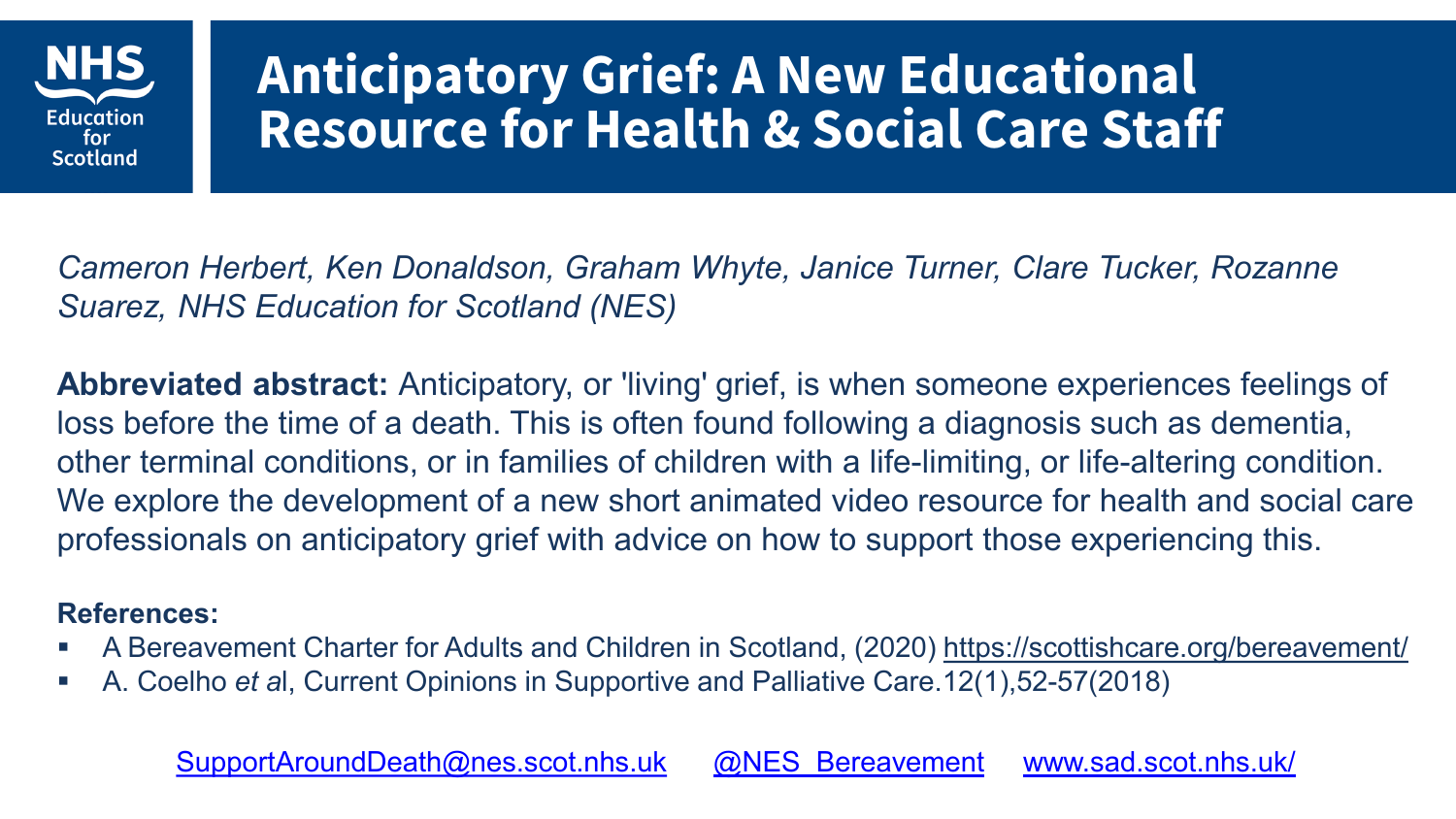## **Background**

**Anticipatory grief** is a significant and under-recognised experience affecting a wide variety of people.

Scotland's **Bereavement Charter** highlights the need to recognise that grief can begin before a death and can be lifelong. before a death and can be lifelong.

To **identify themes**, we interviewed experts from different backgrounds including Health Board Bereavement Leads, Spiritual Care Leads, Specialists in Palliative Care and Medicine for the Elderly, and third sector organisations. These themes formed the basis for an animation script which was then developed into a film that follows the story of two fictional families.

This resource has joined other short films developed by NES which provide a **suite of materials** (>72k views to date) that are quick to view for busy frontline health and social care professionals and aim to enhance their preparedness to manage care and communication related to themes of bereavement.

[SupportAroundDeath@nes.scot.nhs.uk](mailto:SupportAroundDeath@nes.scot.nhs.uk) [@NES\\_Bereavement](https://twitter.com/NES_Bereavement) [www.sad.scot.nhs.uk/](http://www.sad.scot.nhs.uk/)



| ✓            |  |
|--------------|--|
|              |  |
| $\checkmark$ |  |
|              |  |
|              |  |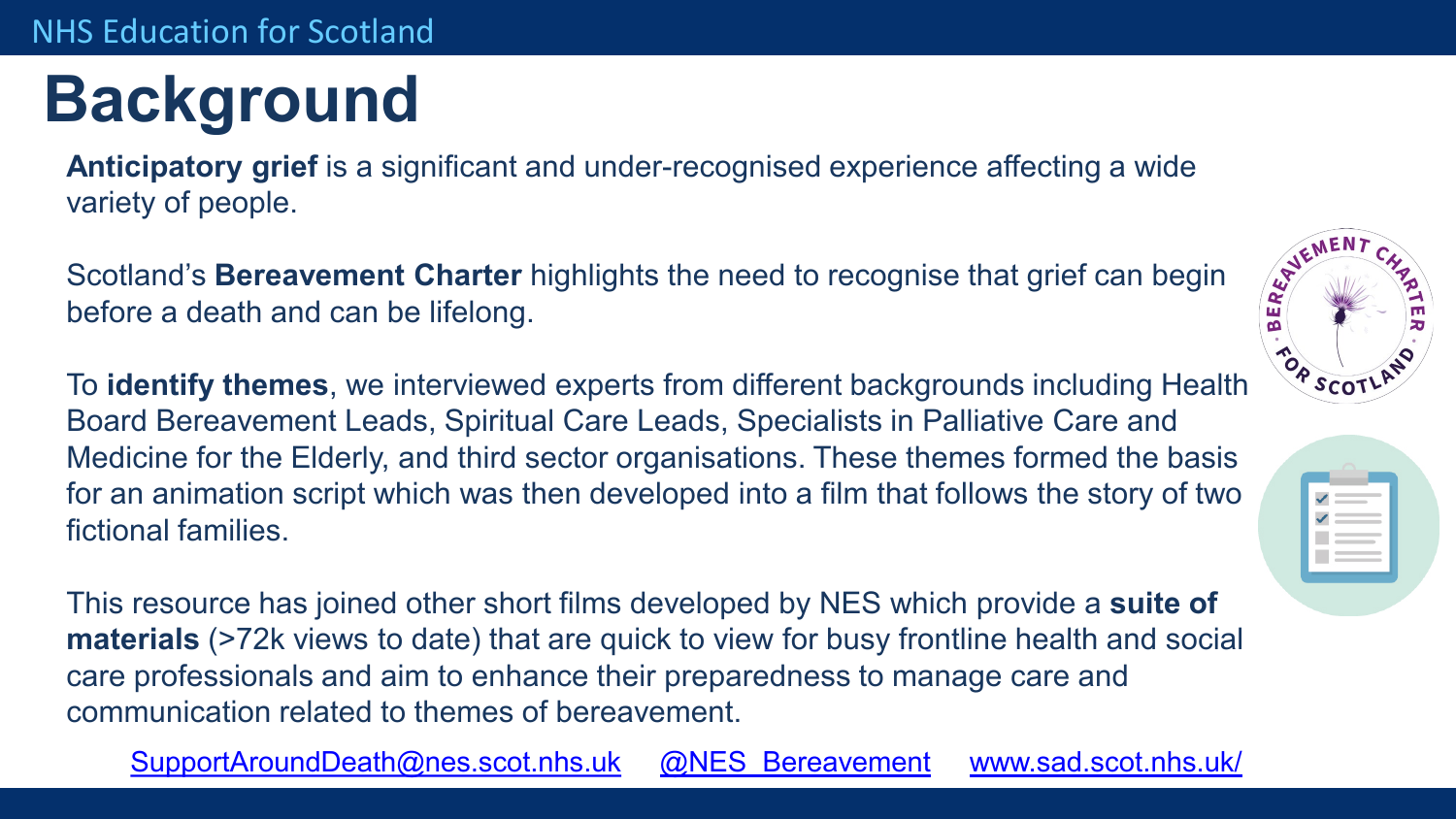### **Animation**

The film follows the family of a child with a lifelimiting neurological condition, a lady with dementia and her husband.

The motif of a **road** is used to represent the journey of anticipatory grief.







A significant diagnosis can change an individual's path completely. They may need to leave their hopes and dreams aside.

They may grieve for the loss of their own identity, especially if they have taken on a caring role.

Uncertainty, fear and loneliness can often be experienced.

[SupportAroundDeath@nes.scot.nhs.uk](mailto:SupportAroundDeath@nes.scot.nhs.uk) @NES Bereavement [www.sad.scot.nhs.uk/](http://www.sad.scot.nhs.uk/)